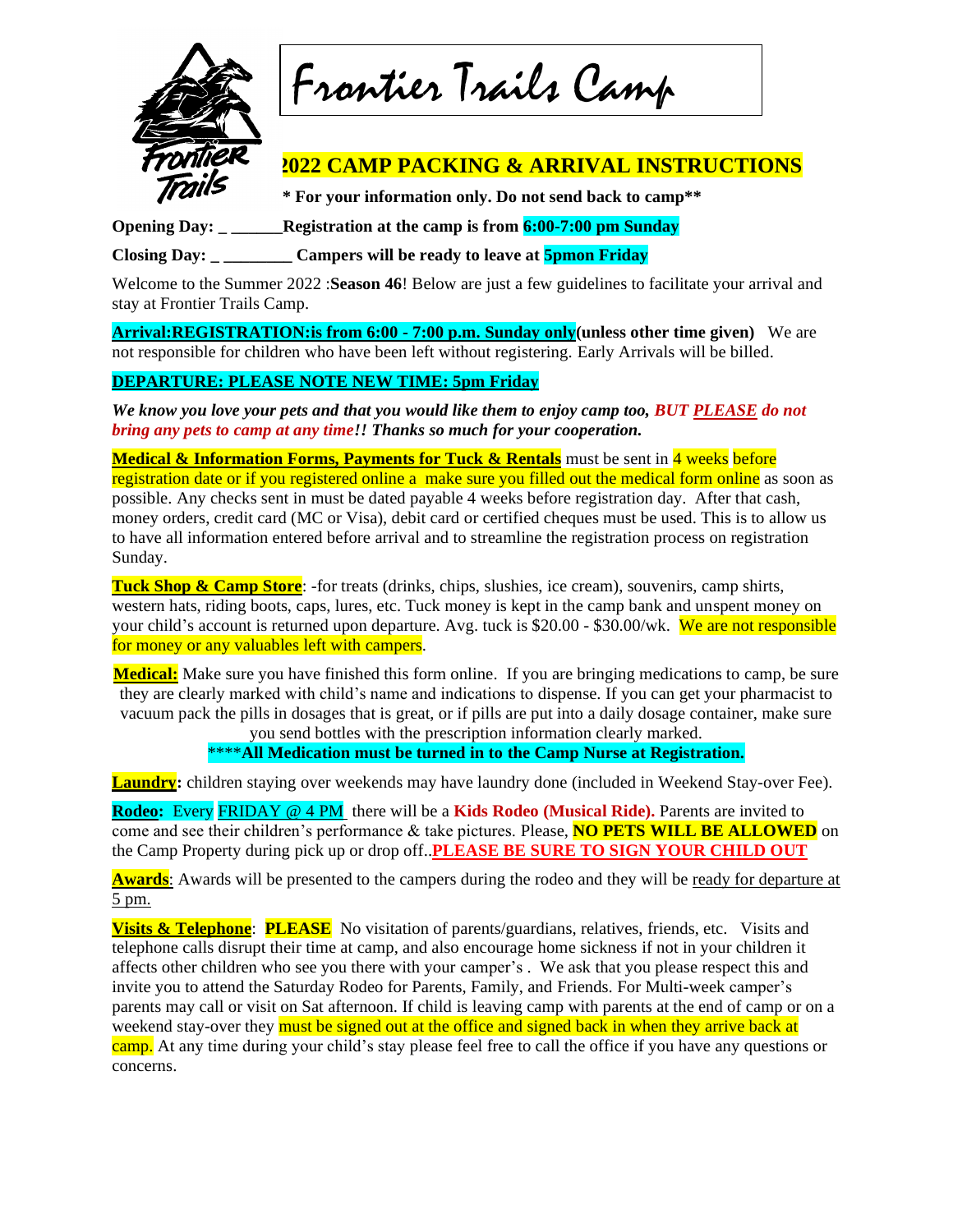**Camper Packing List :** The following packing list is provided for your convenience. It is intended as a guide. Clothing is only laundered for those staying more than 1 week of residential camp. **Do** not bring clothing that requires special handling or is valuable. Permanently label each article of clothing, shoes, and personal items with the camper's name. (you can go on [www.frontiertrailscamp.com](http://www.frontiertrailscamp.com/) and order labels through our website) Frontier Trails will not be held responsible for articles that might go missing, so don't send expensive things! If they are here and labeled we can return the articles to you if left)

### **Please note the Dress Code of the Camp. Please send 7 masks with your child in case rules should change!**

| <b>Clothing</b>       | Linens                                                       | <b>Toilet Articles</b>             | <b>Footwear</b>                                |
|-----------------------|--------------------------------------------------------------|------------------------------------|------------------------------------------------|
| 7 Shorts              | 1 Pillow                                                     | 1 Toothbrush/toothpaste 1 Sneakers |                                                |
| 7 T-shirts/tank tops  | 1 Blanket or Sleeping bag                                    | 1 Soap/soap dish                   | 1 Sandals                                      |
| Long Sleeve Shirt     | 1 Set of twin sheets                                         |                                    | 1 Shampoo/Conditioner 1 boots with heel/riding |
| 3 Long Pant (s)       | 2 Bath Towel                                                 | 1 Brush/Comb                       | 1 old sneakers/water                           |
| 2 Sweatshirt          | 1 or 2 Beach Towel                                           | 1 Deodorant                        | or water shoes                                 |
| 1 Jacket/Fleece       | 1 Wash Cloth                                                 | <b>Personal Amenities</b>          |                                                |
| 1 Rain Coat or poncho | 1 Laundry Bag                                                |                                    |                                                |
| 7 Underwear           | Sleeping Bag (for Campout)                                   |                                    |                                                |
| 7 Socks               | Water bottle                                                 |                                    |                                                |
| 2 Pajamas             | <b>Water Bottle or Cup with name) (for the water cooler)</b> |                                    |                                                |

2 Bathing Suit

| Miscellaneous If you'd like           |                                         |            | <b>Many of these items are available in the store if you forget something</b> |
|---------------------------------------|-----------------------------------------|------------|-------------------------------------------------------------------------------|
| Camera (label with name)              | Beach Bag                               | Flashlight | Sunscreen                                                                     |
| Stationary/stamps(available in store) | Hat                                     |            | Insect Repellant (non-aerosol only)                                           |
| Books                                 | Skit or Talent contest costumes & props |            |                                                                               |
| Fishing Rod                           | Snorkel Equip                           | Goggles    |                                                                               |
| Mt Bike (if you'd like your own)      |                                         |            | Bike Helmet (or can share camp helmets)                                       |

### **Horsemanship Campers Packing List**

Shoes designed for horseback riding. Your shoes can be either boots or tie shoes with a defined heel. The heel should be no lower than one inch; sneakers and hiking boots are not acceptable for riding. You may ride in jeans or long pants.

Riding Helmet that fits well and is safety certified (CSA). Boots & Helmets are provide in Horsemanship Programs.

\* **Boot and Helmet Rentals** are available from the camp if you don't want your child sharing with other children. If renting please reserve before camp if possible.

#### **Items to Leave at Home**

**Please do not bring**: Cell Phones, Laptops, Video Players, MP3s, CD Players, IPods & any electronics requiring. Weapons & Knives of any kind are prohibited. All these items will be taken from campers and will only be returned for a \$20/item safety fee. We discourage you from bringing valuable personal items (ie Wallets, Pets, Extra Money, etc) to camp. **Camp is not responsible** for lost, stolen, or damaged items. **Camp is also not responsible** if valuable items are not turned into the camp office.

\*\*\*\*Please also leave any food, candy or beverages – ingredients in foods could endanger the life of a camper with a **severe food allergy** as well as attracting mice.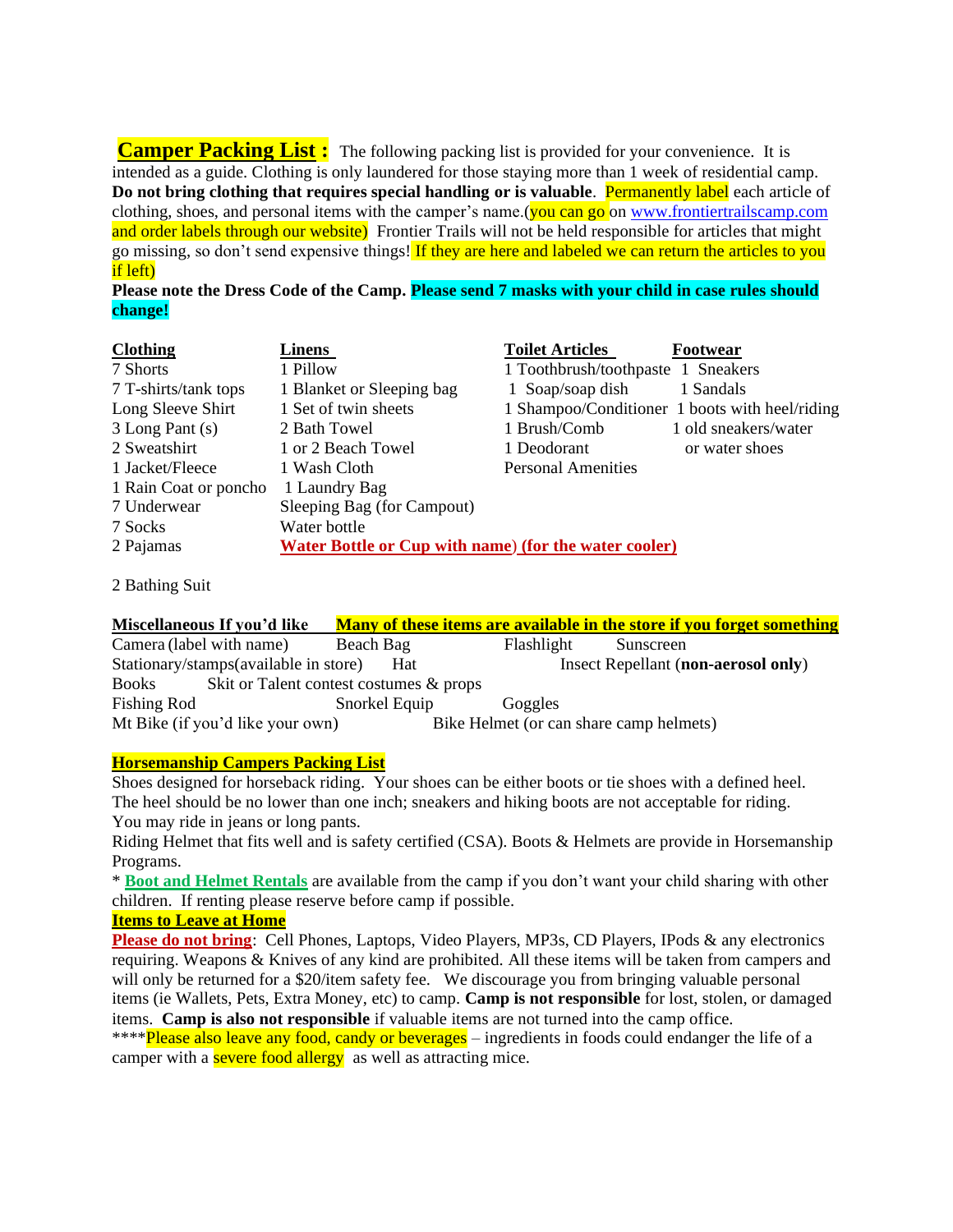## **Frontier Trails Camp Lice Policy**

The head louse is a tiny insect that lives on human heads. Head lice is a common problem amongst children and is occasionally identified in our incoming campers. Since Camp is a community living in close quarters, the spread of lice can happen quite quickly. Each camper is checked for lice upon arrival on property. Lice treatment at the camp will be charged to the parents account. **To reduce disappointment we strongly encourage parents to check their child's head for lice both one week and one day before arriving at Camp.**

## **Covid Safety**

Items that we will continue to use to help us with COVID safety include:

We would strongly encourage all campers and staff to self isolate from other contacts for 5 days before arriving at camp. This will help prevent disappointment possibly to your children as well as other campers coming to enjoy their camping experience.

- We currently ask all of our summer staff if they are willing to share their vaccination status to help us with potential outbreak management.
- Your children's activities are organized in a way to reduce the total number of contacts they will have throughout their experience with most activities being in their program & Cohort. We believe this will actually increase their enjoyment of their time with us while at the same time helping us reduce transmission risk.
- We will continue to ensure great hand hygiene & sanitizer stations throughout the camp for our campers and staff .
- The greatest way to reduce COVID transmission risk is to be outside. Nearly everything we do at Frontier Trails is outdoors and under the big top tent.
- We will continue to monitor the covid situation as we approach the summer. We will communicate with our campers if anything changes.

**Public Health is not longer requiring us to do the following**:(But we will monitor regulations)

- **Mandatory Masks** While not required, we will encourage an environment where kids who want to wear a mask will be welcomed and if required worn indoors.
- **Vaccinations** The health unit has never required this for campers or staff during the pandemic.
- **Daily Health Checks** We will be employing a passive approach to monitoring
- the health of your children and our staff with increased vigilance.

### • **MEDICATIONS**

All medication is given in to the office during registration and are administered at meal times and in the evening as necessary. Campers are not permitted to keep medication in cabins.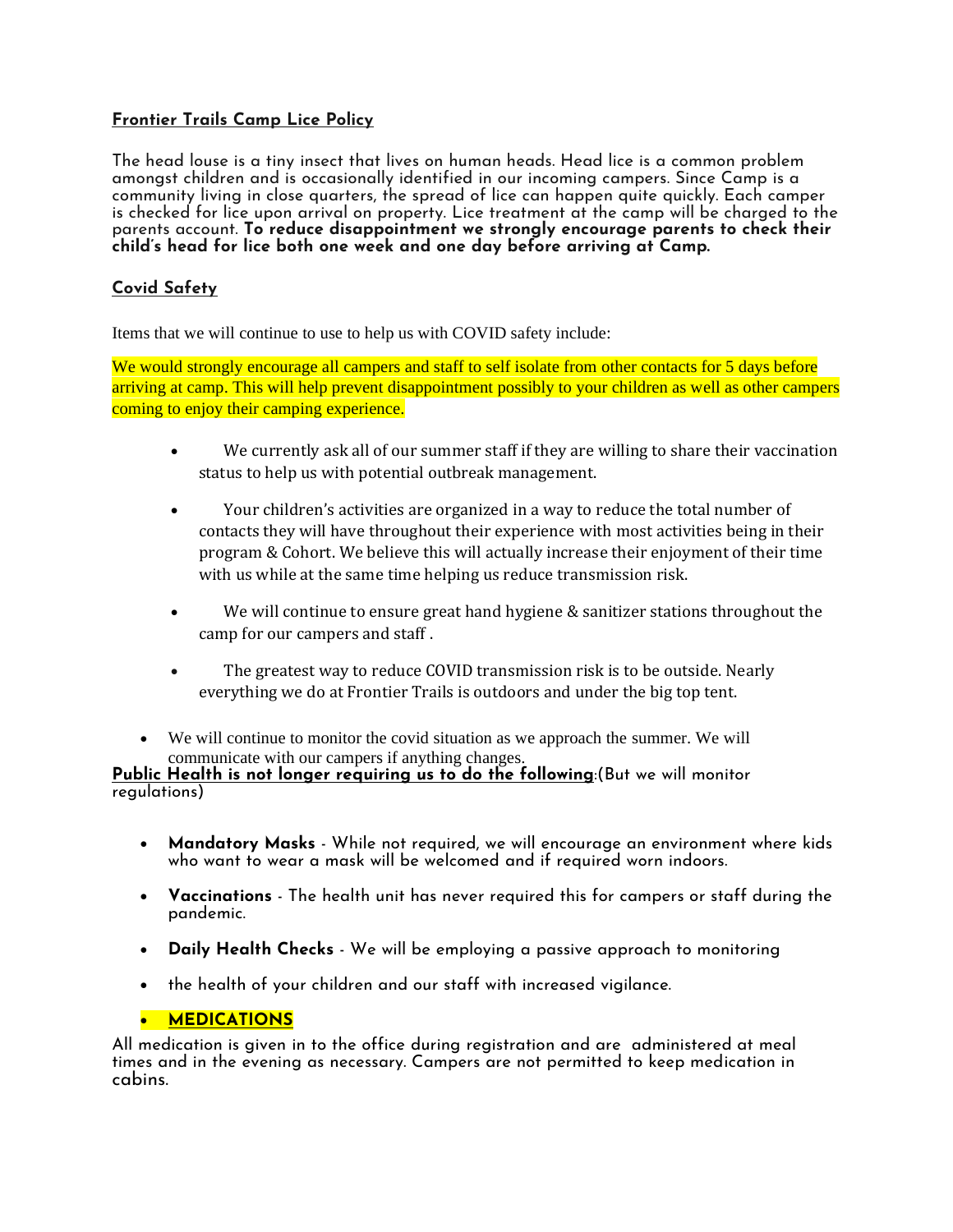# **Frontier Trails Peanut Policy**

We take the safety of campers with a peanut allergy very seriously. However, due to variables outside our control, we do not claim to be a peanut-free environment. We consider Camp a peanut-aware facility by taking the following proactive steps:

- Camp kitchens do not knowingly serve food that contains peanuts. We do however permit the use of products that list "may contain traces of peanut products" in the ingredient list."
- Our tuck shops do not knowingly stock snacks that contain peanuts.
- We request that campers, staff and guests do not bring products containing peanuts onto our facility.
- Staff are instructed to remove products containing peanuts from the property if found.

The private residences of staff living on property are not required to be peanut-free. Campers are not permitted in these areas.

Campers prone to anaphylactic reactions are required to bring two epi-pens and carry one on their body at all times. Parents of campers with a known anaphylactic allergy must disclose this condition on the camper's medical forms during registration. We encourage parents to talk with the medical staff and their children's dorm leader upon their arrival.

**Dress Code** - Campers are asked to dress in a neat, respectable fashion. Clothing which is revealing or distracting will not be permitted. Clothing must not offend campers and staff of the camp nor distract from the environment of the camp. A camper wearing any clothing that is unacceptable will be asked to change (i.e. short shorts, biker shorts, exposed midriff, halter tops, muscle shirts, spaghetti straps, clothing with vulgar or suggestive language, clothing which advertises alcohol. or illicit drugs) or any clothing which is deemed to be inappropriate for a camping environment. As well as, frayed or intentionally/excessively ripped clothing. Wide strap tank tops are allowed.

Map to Frontier Trails Camp